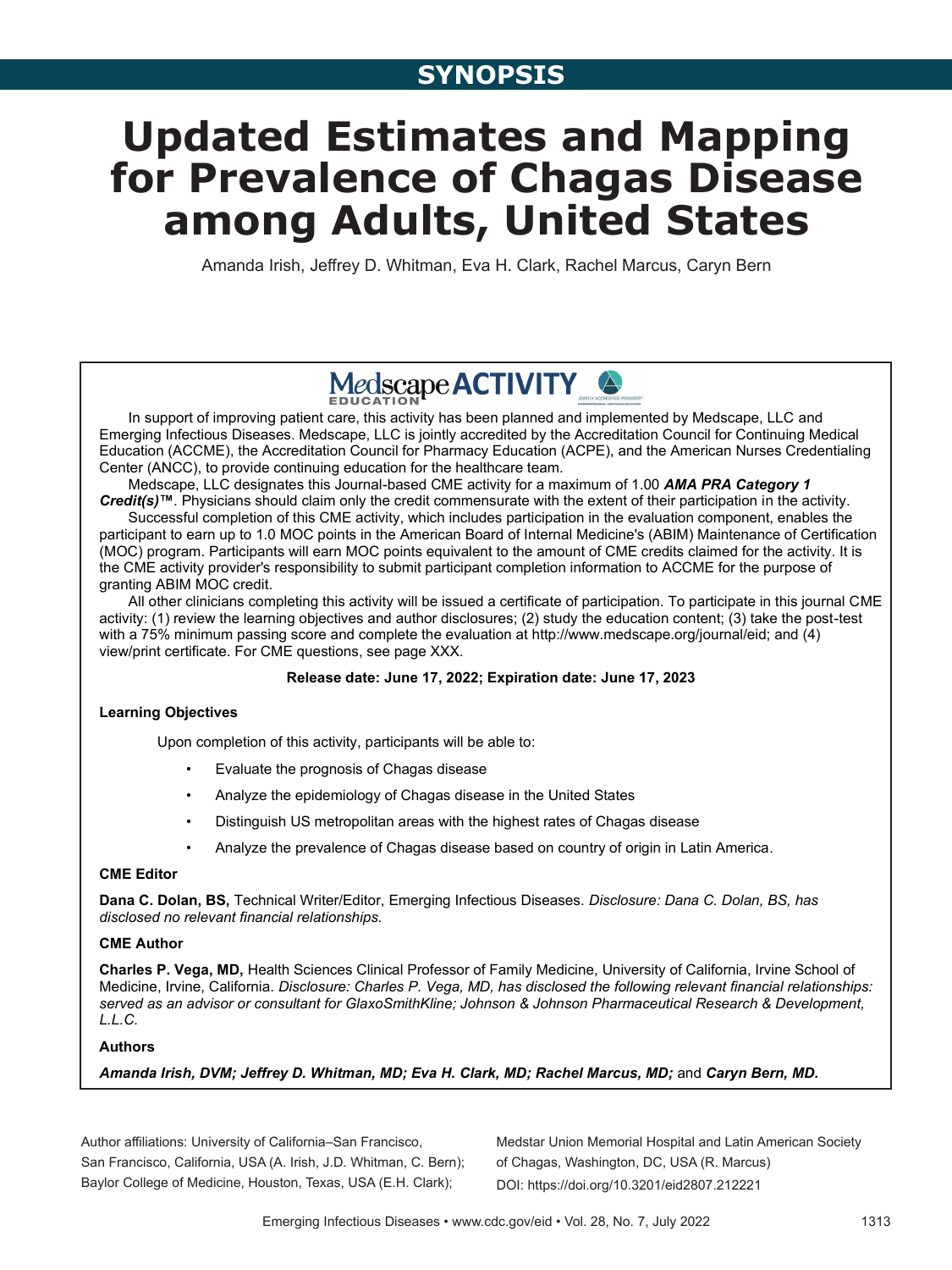We combined American Community Survey data with age-specific *Trypanosoma cruzi* prevalence derived from US surveys and World Health Organization reports to yield estimates of Chagas disease in the United States, which we mapped at the local level. In addition, we used blood donor data to estimate the relative prevalence of autochthonous *T. cruzi* infection. Our estimates indicate that 288,000 infected persons, including 57,000 Chagas cardiomyopathy patients and 43,000 infected reproductive-age women, currently live in the United States; 22– 108 congenital infections occur annually. We estimated ≈10,000 prevalent cases of locally acquired *T. cruzi* infection. Mapping shows marked geographic heterogeneity of *T. cruzi* prevalence and illness. Reliable demographic and geographic data are key to guiding prevention and management of Chagas disease. Population-based surveys in high prevalence areas could improve the evidence base for future estimates. Knowledge of the demographics and geographic distribution of affected persons may aid practitioners in recognizing Chagas disease.

Six million persons are estimated to have Cha-gas disease in the Americas; 20%–30% of those cases will progress to cardiac or gastrointestinal disease (*1*). Early treatment of infection with the causative parasite, *Trypanosoma cruzi*, provides the best chance to decrease progression risk; cure rates are >60% in those treated as children (*2*,*3*). Cure rates among adults are unclear; the accepted test of cure is reversion to negative serologic test results, which requires years to decades, and the time to negative serologic results is inversely proportional to the duration of infection (*4*). Because the date of *T. cruzi* infection is nearly always unknown, age is commonly used as a proxy for duration. Infected persons are typically asymptomatic for decades. In those with established Chagas cardiomyopathy, antiparasitic treatment is unlikely to alter heart disease progression (*5*). Thus, early, active screening during the asymptomatic period is essential to achieve timely diagnosis and effective treatment. Since the establishment of regional control programs in the 1990s, many Latin America countries have mounted community- and facility-based programs, most commonly focused on screening of children and pregnant women (*6*,*7*). No such largescale programs exist in the United States.

Enzootic transmission by local triatomine species occurs across the southern United States from coast to coast; Lynn et al. summarized 76 suspected or confirmed autochthonous human *T. cruzi* infections (*8*). However, locally acquired infections are vastly outnumbered by those acquired by immigrants from Latin America in their countries of

origin before arrival in the United States. No nationally representative *T. cruzi* prevalence data exist for the United States; disease burden estimates have been based on reported national prevalence figures from Latin America countries. These estimates suggest that 240,000–350,000 US residents of Latin America origin may have *T. cruzi* infection (*9*). However, infection rates are heterogeneous within countries, so nationallevel prevalence estimates may not reflect prevalence among US immigrants.

Calls for more widespread screening and diagnostic testing for Chagas disease in the United States are growing (*10*–*12*). Finer-scale geographic data would be of great help in the targeting of such efforts. Local screening of at-risk populations in Los Angeles, California; the District of Columbia; and the Boston, Massachusetts, metropolitan areas provide a more accurate reflection of prevalence in some US populations (*13*–*15*). Using data from the American Community Survey (ACS) (*16*), we developed new agestructured estimates and interactive maps of Chagas disease prevalence at the local level. We present these data to support geographic targeting of screening efforts and setting priorities for healthcare providers and public health outreach to address Chagas disease in the United States.

#### **Methods**

#### **Prevalence by Age and Country of Origin**

Because *T. cruzi* infection is lifelong in the absence of effective antiparasitic treatment, the prevalence of infection tends to rise as age increases (*17*). Those patterns may also reflect improved vector control for patients who grew up more recently in endemic settings compared with those in older age cohorts (*17*); also, age is used as a determinant for treatment recommendations (*1*). Together, these issues make age-structured estimates crucial to public health efforts. Past estimates have relied on aggregate prevalence figures derived from data provided by member countries and published by the World Health Organization (*18*). For our estimates, we used *T. cruzi* seroprevalence data from US populations to the greatest extent possible (*13*–*15*). Data are available for immigrants from the most frequent Chagas disease–endemic countries of origin: Mexico, El Salvador, Guatemala, Honduras, and Colombia. In addition, data are available from a metropolitan area with a high number of immigrants from Bolivia, a group that contributes disproportionately to the Chagas disease burden because of very high prevalence in some regions of Bolivia (*13*). Data for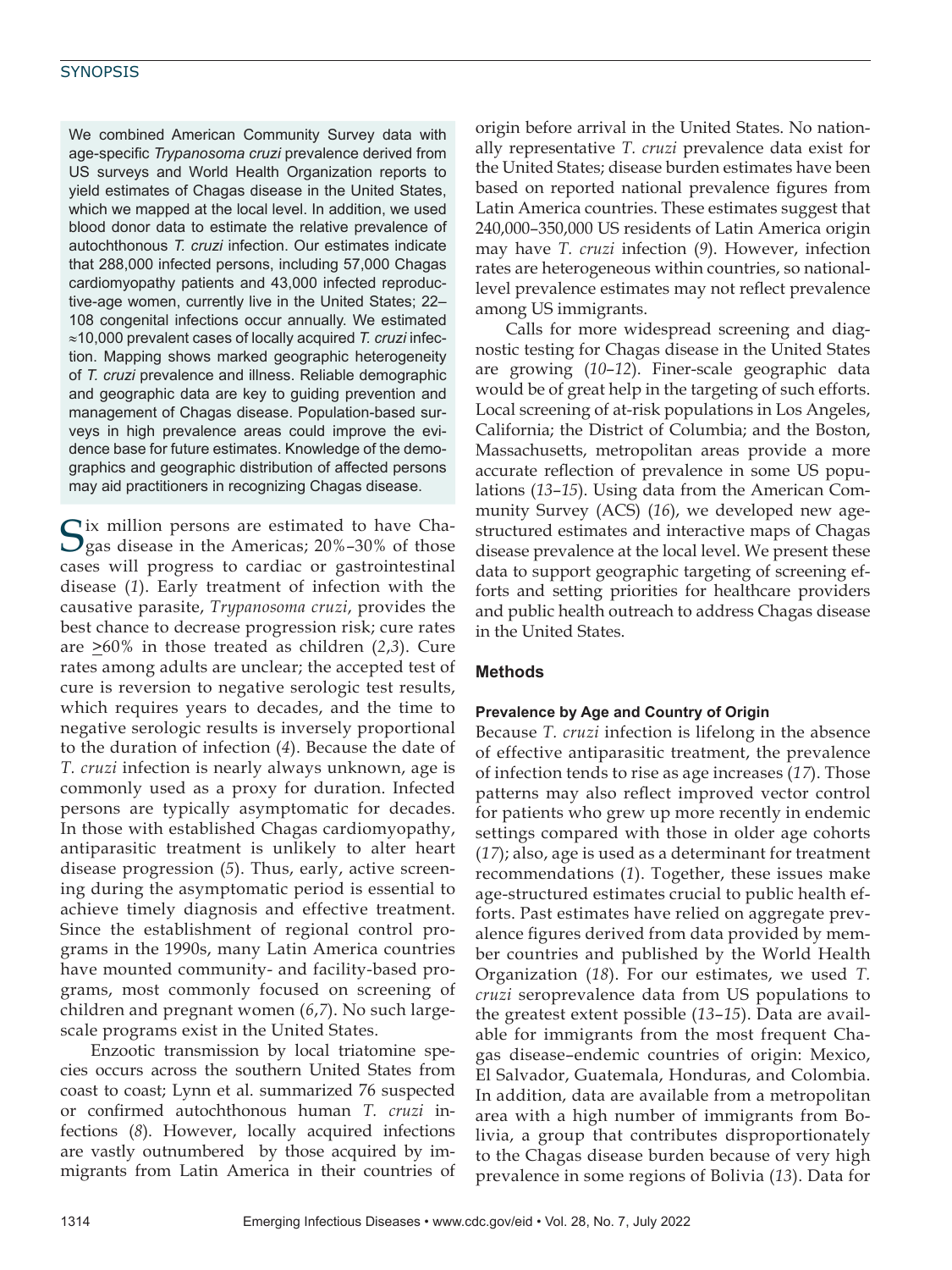children <18 years of age are extremely sparse. One of the screening studies that underpin our assumptions included 225 children, of whom none were infected (*14*). Those data were insufficient to obtain a reliable estimate for children; for that reason, our estimates are for adults only.

We used the age-specific pattern for El Salvador in US survey data to model prevalence patterns for immigrants from other countries of origin. Although more immigrants to the United States are from Mexico than El Salvador, *T. cruzi* prevalence is substantially higher among those from El Salvador (*13*,*14*,*19*,*20*); for this reason, the patterns were clearer and the age-stratified estimates more stable for immigrants from El Salvador. The general finding of prevalence increasing with age holds true in data from immigrants from Latin America in the United States (*13*–*15*), as well as in surveys from urban and rural areas of Latin America (*21*–*23*). We then calculated the ratio of the overall prevalence in persons from a given country to the prevalence for immigrants from El Salvador. We multiplied this country-level correction factor by the El Salvador estimates to yield estimated age-specific prevalence for immigrants from each country (Appendix Table 1, https://wwwnc.cdc.gov/EID/article/28/7/21- 2221-App1.pdf). For Mexico, Guatemala, Honduras, Colombia and Bolivia, we derived the correction factor from the mean of estimated prevalence from US surveys plus the WHO estimate; for all other countries of origin, we used WHO estimates (*18*).

#### **Estimates of Foreign-Born Population by Age Group and Public Use Micro-Area**

The ACS is an annual survey conducted to supplement the decennial census (*16*). We used the 5-year data, based on a 5% sample of the US population, because they provide the most statistically reliable estimates, a particular concern for this study because we calculated estimates for small population subgroups at the public use micro-area (PUMA) level for mapping. PUMAs partition states into areas containing >100,000 residents and are the smallest geographic area for which complete microdata are available. Because not all counties can be characterized using PUMA data, we could not map at the county level. Estimates are interpreted as period estimates (e.g., the Chagas disease prevalence in 2014–2018).

We extracted relevant microdata for 2014–2018 from IPUMS-USA, which collects and harmonizes data from the census and ACS (Appendix 1). Using these data, we estimated the overall adult population and population of adult Latin America–born

US residents by country of origin and age group (Appendix Table 2).

#### **Estimates of the Clinical Burden of Chagas Disease in the United States**

We used the infection prevalence and population figures to calculate the prevalence of Chagas disease at the PUMA level for mapping and national level for summary estimates. We produced estimates of the number of patients with Chagas cardiomyopathy in the United States by applying age-specific cardiomyopathy prevalence rates among *T. cruzi*–infected persons in population-based studies from disease-endemic countries to our US infection estimates by age group (*24*–*26*).

We estimated the risk for congenital transmission in the United States using age-specific infection prevalence and birth rate statistics. To estimate agespecific birth rates among foreign-born women from Latin America, we started with the reported number of live births per 1,000 Hispanic women by age group in 2017 (*27*). That figure includes women of Hispanic origin born in the US as well as women born in Latin America. We therefore multiplied by a correction factor of 1.22 to adjust for the higher birth rate among US resident women born in Latin America (82.3) compared with all Hispanic women (67.6) (*27*,*28*). We then applied a range of vertical transmission rates of 1%–5% to estimate a likely range for the number of congenitally infected infants born in 2017. In a recent meta-analysis, the estimated vertical transmission rate for *T. cruzi*–infected women in nonendemic countries was 2.7%, falling within the range we used (*29*). However, most of the data in the meta-analysis came from immigrants from Bolivia in Spain. Data for women from Mexico and Central America are extremely sparse, and we felt the uncertainty expressed by the range was more appropriate than a single point estimate.

Finally, we calculated the relative number of locally acquired autochthonous *T. cruzi* infections in the United States, based on estimates that 5.5%–7.5% of blood donor infections were locally acquired (*30*). We corrected for underrepresentation of Hispanic populations in donor data (*31*).

#### **Statistical Analysis and Mapping**

We performed analyses in R version 4.0.4 (https:// www.r-project.org). We obtained point estimates and 95% CIs using person-level replicate weights. We generated interactive, web-based maps to display estimates for the total number of infected adults and the prevalence of Chagas disease in the total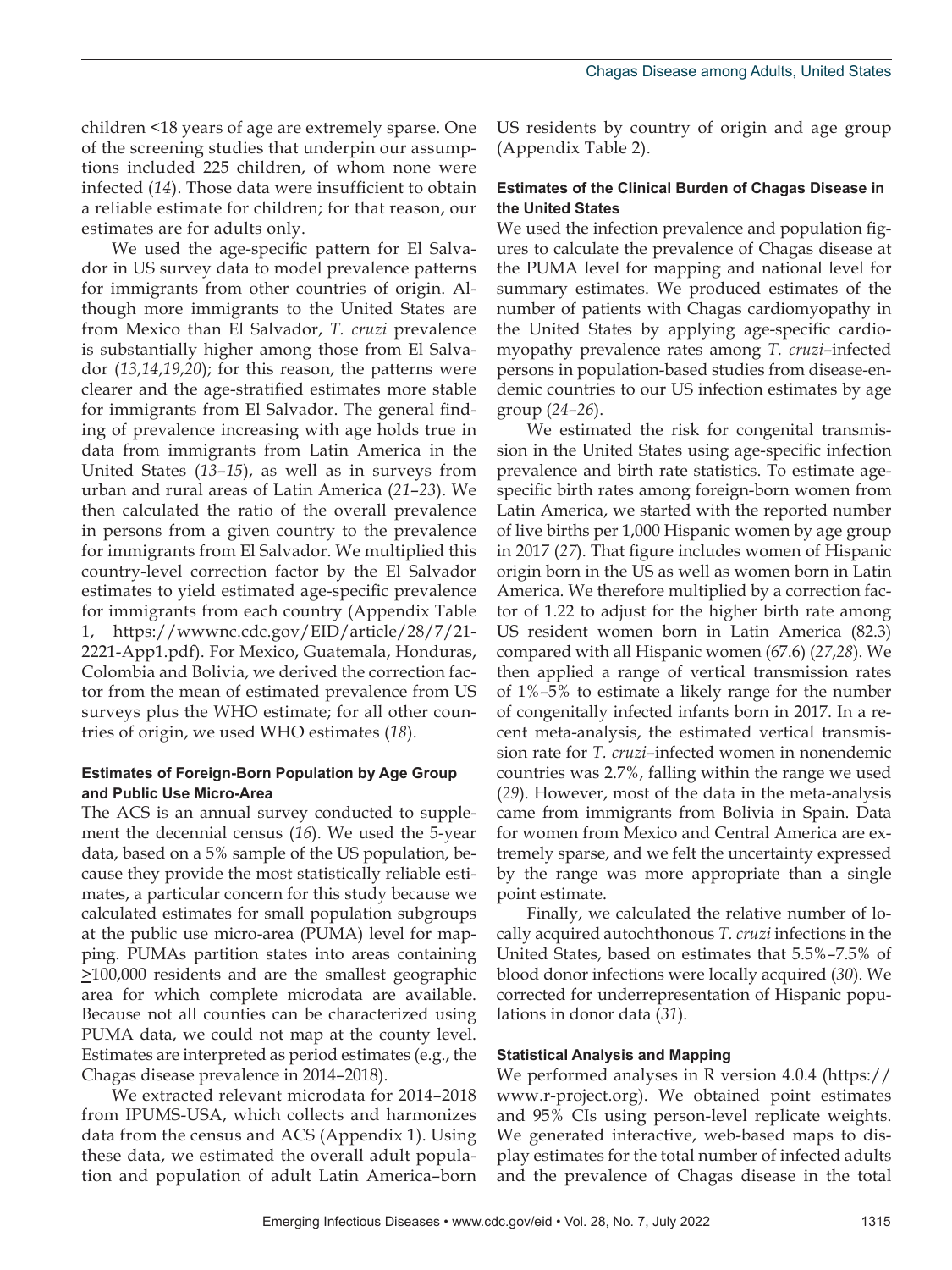population and in the Latin America–born population at the PUMA level (Appendix 1).

#### **Results**

We estimated that 287,711 adult Latin America– born US residents were living with Chagas disease during the period 2014–2018 (Table 1). Of those, 68% (196,907) were  $\geq$ 50 years of age; case numbers were low in younger age groups. The marked age dependence of both *T. cruzi* infection prevalence and Chagas cardiomyopathy indicates that >85% of the estimated 57,000 Chagas cardiomyopathy cases occur in those  $\geq 50$  years of age (Table 2). Because prevalence among women of childbearing age is relatively low, we estimate relatively few congenital infections (Table 3). On the basis of blood donor data, we estimated as many as 10,000 locally acquired *T. cruzi* infections in the United States (Appendix Table 3).

The PUMA-level maps illustrate the marked geographic heterogeneity of estimated *T. cruzi* infection prevalence and the burden of Chagas disease in the United States (https://amandairish.github.io/chagas\_maps). Foci of high disease burden vary substantially in demography, geography and healthcare access, as we saw in the Houston, Texas, metropolitan area (Appendix 2, https://wwwnc.cdc.gov/EID/ article/28/7/21-2221-App2.pdf); in southern California (Appendix 3, https://wwwnc.cdc.gov/EID/ article/28/7/21-2221-App3.pdf); and in the Washington, DC, metropolitan area (Appendix 4, https:// wwwnc.cdc.gov/EID/article/28/7/21-2221-App4. pdf). The metropolitan areas with the highest number of estimated Chagas disease cases reflect major

population centers, whereas areas with the highest percentage of infected residents include midsized cities in states with a high proportion of Latin America– born residents (Table 4).

#### **Discussion**

To address Chagas disease in the United States, public health practitioners and healthcare providers need to know where and among whom to target their efforts. Our updated estimates define the demographics and provide a detailed geography of Chagas disease. In data from both the United States (*13*–*15*) and Chagas disease–endemic countries (*21*– *23*), the infection prevalence increases with increasing age. The use of prevalence and age structure assumptions based on data from several US populations of interest make these new estimates a more accurate reflection of *T. cruzi* infection and illness than previous calculations (*9*,*32*). By mapping the resulting data at the most local level possible, we have constructed interactive maps that enable providers to assess risk in their catchment area (*16*). Such maps could be developed to target screening efforts for other conditions for which migrants bear a disproportionate risk (*33*).

These new estimates add nuance to the already complex landscape of efforts to address Chagas disease (*1*,*34*). Our updated estimate of ≈288,000 *T. cruzi*–infected US residents is consistent with earlier figures of ≈240,000 to ≈350,000 (*9*,*32*). However, our new age-structured estimates indicate that two thirds of persons with Chagas disease in the United States are >50 years of age. This finding substantially increases the estimate of patients with Chagas cardiomyopathy

| Table 1. Estimates of the number of Latin America–born adults with Chagas disease in the United States |                         |                                            |           |           |         |
|--------------------------------------------------------------------------------------------------------|-------------------------|--------------------------------------------|-----------|-----------|---------|
|                                                                                                        | Trypanosoma cruzi       | Estimated no. infected adults by age group |           |           |         |
| Birth country                                                                                          | infection prevalence, % | All ages                                   | $18 - 34$ | $35 - 49$ | >50     |
| Argentina                                                                                              | 3.64                    | 14,463                                     | 600       | 2,592     | 11,271  |
| <b>Belize</b>                                                                                          | 0.33                    | 344                                        | 15        | 53        | 276     |
| <b>Bolivia</b>                                                                                         | 18.3                    | 27,335                                     | 1,650     | 5,262     | 20,423  |
| Brazil                                                                                                 | 0.61                    | 3,865                                      | 379       | 1,049     | 2,437   |
| Chile                                                                                                  | 0.70                    | 1,560                                      | 69        | 226       | 1,265   |
| Colombia                                                                                               | 0.51                    | 7,840                                      | 398       | 1,260     | 6,182   |
| Costa Rica                                                                                             | 0.17                    | 289                                        | 18        | 55        | 216     |
| Ecuador                                                                                                | 1.38                    | 11,200                                     | 719       | 2,316     | 8,165   |
| El Salvador                                                                                            | 1.90                    | 41,788                                     | 3,287     | 11,260    | 27,241  |
| Guatemala                                                                                              | 1.13                    | 14,143                                     | 1,846     | 4,109     | 8,188   |
| Guyana, French Guiana, Suriname                                                                        | 0.84                    | 5,171                                      | 183       | 746       | 4,242   |
| Honduras                                                                                               | 0.65                    | 5,208                                      | 671       | 1,606     | 2,931   |
| Mexico                                                                                                 | 0.73                    | 141,554                                    | 10,730    | 36,413    | 94,411  |
| Nicaragua                                                                                              | 0.52                    | 2,773                                      | 131       | 528       | 2,114   |
| Panama                                                                                                 | 0.52                    | 1,810                                      | 64        | 233       | 1,513   |
| Paraguay                                                                                               | 2.13                    | 679                                        | 75        | 134       | 470     |
| Peru                                                                                                   | 0.44                    | 4,125                                      | 192       | 728       | 3,205   |
| Uruguay                                                                                                | 0.24                    | 234                                        | 11        | 39        | 184     |
| Venezuela                                                                                              | 0.71                    | 3,330                                      | 315       | 842       | 2,173   |
| All Latin America countries                                                                            | 1.64                    | 287,711                                    | 21,353    | 69,451    | 196,907 |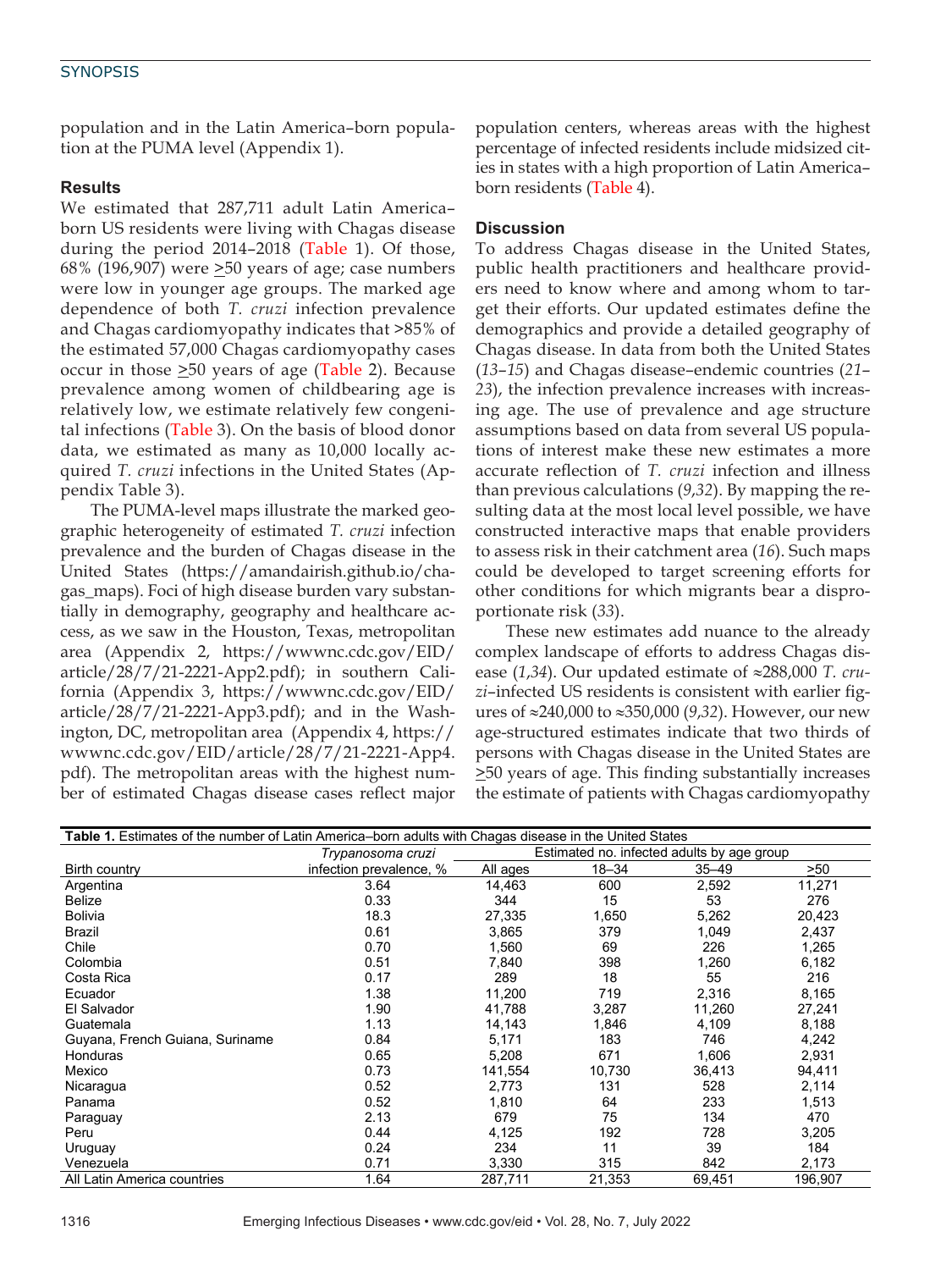(57,000 in our estimates vs. 30,000–45,000 in the 2009 estimates) and decreases the projected number of annual congenital *T. cruzi* infections (22–108 in our data vs. 63–315 in 2009 data) (*32*).

Antitrypanosomal treatment recommendations are strongest for younger age groups, based on the more robust data for benefit among children than adults (*35*,*36*). In the United States, as in Latin America, at-risk women of reproductive age should be screened for Chagas disease, to offer them treatment and detect infected infants early in life (*36*,*37*). Treatment of women before pregnancy is associated with an estimated 95% decrease in risk for subsequent congenital transmission (*4*,*38*). We were unable to make a disease burden estimate for children <18 years of age; 1 of the 3 US studies used to underpin the estimates included children, none of whom was infected (*14*). Children in the United States are also at risk if they were born to women with Chagas disease; hundreds of US-born children <18 are probably living with undetected *T. cruzi* infection acquired at birth. Maternal birthplace is, therefore, a crucial piece of information to assess risk among US-born persons with roots in Latin America.

Persons with Chagas cardiomyopathy also benefit from accurate and timely diagnosis. Clinical trial data have failed to show substantial effects of antitrypanosomal therapy on progression of established Chagas cardiomyopathy, reinforcing the urgency to institute active screening to detect infections before cardiac damage occurs (*5*,*39*). Nevertheless, good cardiac management substantially improves survival and quality of life, and the United States has the resources to appropriately evaluate and manage every infected patient (*40*). Patients who receive cardiac transplants for endstage Chagas cardiomyopathy have a survival rate equivalent to or better than that of patients who receive transplants for other etiologies, as long as the infection is recognized and the patient actively monitored for reactivation (*41*–*43*). Pretransplant diagnosis of *T. cruzi* infection is crucial to ensure good outcomes (*41*).

**Table 2.** Estimated Latin America–born persons with Chagas cardiomyopathy in the United States

| $0.41$ and $0.11$ , $0.04$ and $1.11$ and $0.01$ . The control decided of $0.01$ |         |                                                 |  |  |
|----------------------------------------------------------------------------------|---------|-------------------------------------------------|--|--|
| Age, y                                                                           |         | No. infected No. (%) with Chagas cardiomyopathy |  |  |
| $18 - 34$                                                                        | 21.353  | 854 (4)                                         |  |  |
| $35 - 49$                                                                        | 69.451  | 6,945(10)                                       |  |  |
| >50                                                                              | 196.907 | 49.227(25)                                      |  |  |
| All ages                                                                         | 287.711 | 57,027 (19.8)                                   |  |  |

Our estimates improve on previous efforts (*9*,*32*) but suffer from some of the same limitations in the empirical data underpinning their assumptions. US data were available from 3 metropolitan areas (*13*–*15*), and data for children were extremely sparse. The US data were based on clinical screening and community convenience samples, not population-based sampling. The results may be affected by differences in access to care, catchment areas, and awareness among participants. ACS datasets lack the data needed to make estimates for some counties, including several of those comprising the highest-burden PUMAs. Thus, we were unable to show a county-level map, which might have been useful for public health targeting. We have no direct data for the incidence of congenital *T. cruzi* transmission in the United States. Only 2 congenital infections have been reported, both with moderately severe manifestations (*44*,*45*). In the absence of screening, most infected infants with minimal or no symptoms were undoubtedly missed. Because of the indirect calculation method, and because foreign-born donors may have been less likely than US-born donors to participate in the donor followup study (*30*), our estimate for locally acquired Chagas disease provides an indication of the relative order of magnitude of this problem and may represent an overestimate.

Effectively addressing Chagas disease is complicated by the heterogeneity of healthcare systems in the United States. States play a major role in determining services for the indigent, uninsured, and undocumented persons who are at highest risk for Chagas disease, so there is no universal pathway for these persons to receive affordable healthcare (*46*). Nevertheless, most states have programs to cover

| <b>Table 3.</b> Estimated annual births to <i>Trypanosoma cruzi</i> -infected women and congenital infections. United States |                    |              |                |                        |                 |
|------------------------------------------------------------------------------------------------------------------------------|--------------------|--------------|----------------|------------------------|-----------------|
|                                                                                                                              |                    | Live births/ | No. births to  | No. infected infants/v |                 |
| Maternal age, y                                                                                                              | No. women infected | 1.000 women* | infected women | Lower limit, 1%        | Upper limit, 5% |
| $18 - 19$                                                                                                                    | 683                | 64.3         | 44             |                        |                 |
| $20 - 24$                                                                                                                    | 2.134              | 114.4        | 244            |                        | 12              |
| $25 - 29$                                                                                                                    | 3.051              | 136.4        | 416            |                        | 21              |
| $30 - 34$                                                                                                                    | 3.933              | 117.6        | 463            |                        | 23              |
| $35 - 39$                                                                                                                    | 11.553             | 66.6         | 770            |                        | 38              |
| $40 - 44$                                                                                                                    | 11.573             | 17.7         | 205            |                        | 10              |
| $45 - 49$                                                                                                                    | 10.356             | 1.2          | 13             |                        |                 |
| All ages                                                                                                                     | 43.283             |              | 2.154          | 22                     | 108             |

\*Age-specific birth rates for all Hispanic women in 2017 multiplied by 1.22 to correct for higher birth rates among foreign-born Hispanic women (see Methods).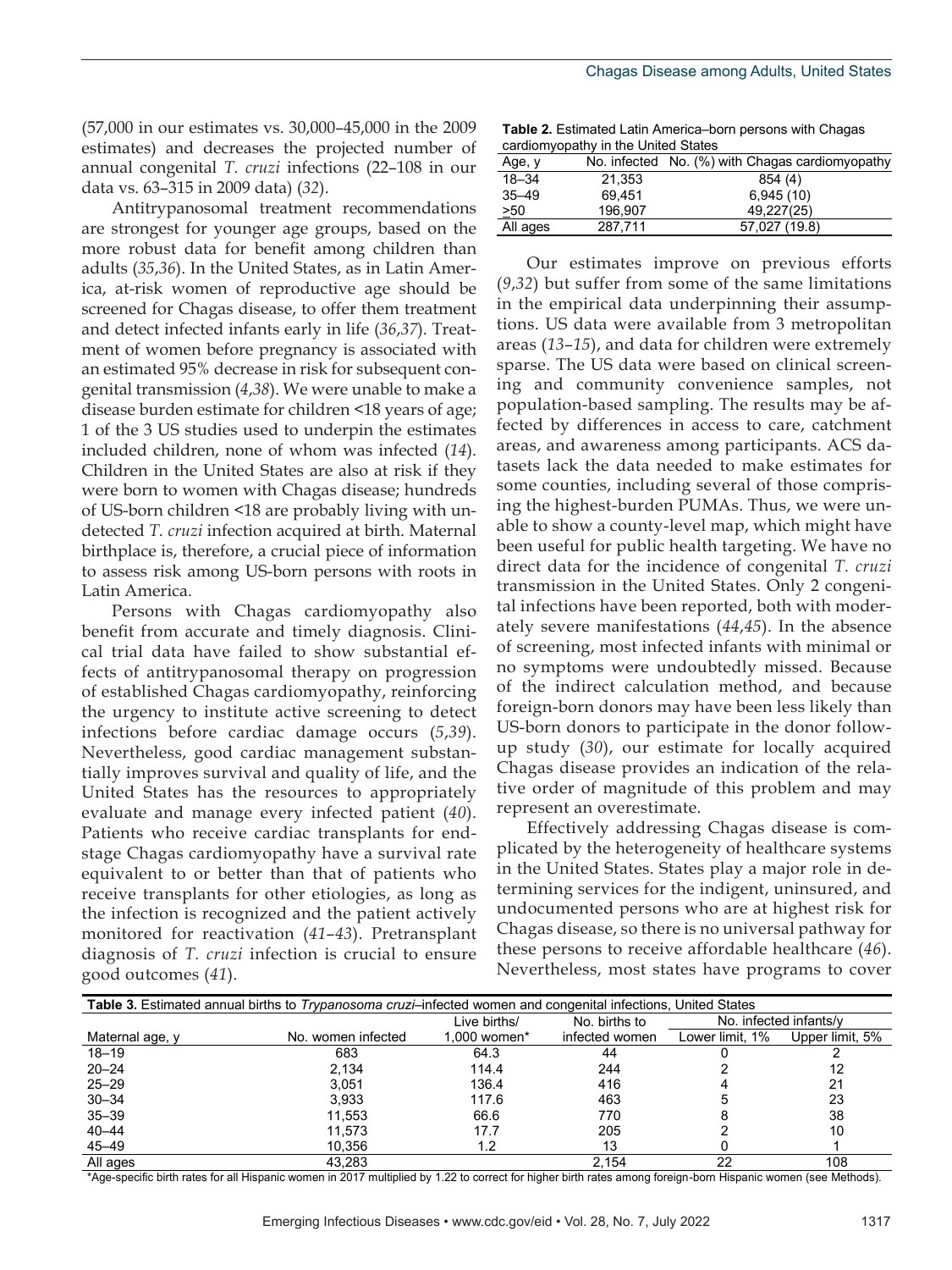| <b>Trable 4.</b> OS metropolitan areas with the highest estimated prevalence of Chagas disease |                    |                     |                              |  |  |
|------------------------------------------------------------------------------------------------|--------------------|---------------------|------------------------------|--|--|
|                                                                                                | Trypanosoma cruzi- | Prevalence in total | Prevalence in Latin America- |  |  |
| Location                                                                                       | infected adults    | adult population, % | born adult population, %     |  |  |
| Top 10 in total number of T. cruzi-infected adults                                             |                    |                     |                              |  |  |
| Los Angeles-Long Beach-Anaheim, CA                                                             | 44,768             | 0.43                | 1.97                         |  |  |
| New York-Newark-Jersey City, NY-NJ-PA                                                          | 28,304             | 0.18                | 1.89                         |  |  |
| Washington-Arlington-Alexandria, DC-VA-MD-WV                                                   | 17,745             | 0.38                | 3.85                         |  |  |
| Miami-Fort Lauderdale-West Palm Beach, FL                                                      | 15,586             | 0.32                | 1.93                         |  |  |
| Houston-The Woodlands-Sugar Land, TX                                                           | 14,175             | 0.29                | 1.60                         |  |  |
| Riverside-San Bernardino-Ontario, CA                                                           | 11.070             | 0.33                | 1.71                         |  |  |
| Chicago-Naperville-Elgin, IL-IN-WI                                                             | 10.931             | 0.15                | 1.51                         |  |  |
| Dallas-Fort Worth-Arlington, TX                                                                | 9,887              | 0.19                | 1.37                         |  |  |
| San Francisco-Oakland-Hayward, CA                                                              | 6,898              | 0.18                | 1.76                         |  |  |
| San Diego-Carlsbad, CA                                                                         | 5,730              | 0.22                | 1.54                         |  |  |
| Top 10 in overall T. cruzi prevalence                                                          |                    |                     |                              |  |  |
| El Centro, CA                                                                                  | 956                | 0.74                | 1.76                         |  |  |
| Laredo, TX                                                                                     | 1,025              | 0.57                | 1.49                         |  |  |
| McAllen-Edinburg-Mission, TX                                                                   | 3,193              | 0.56                | 1.49                         |  |  |
| El Paso, TX                                                                                    | 3,387              | 0.56                | 1.77                         |  |  |
| Brownsville-Harlingen, TX                                                                      | 1,564              | 0.54                | 1.66                         |  |  |
| Yuma, AZ                                                                                       | 738                | 0.48                | 1.56                         |  |  |
| Los Angeles-Long Beach-Anaheim, CA                                                             | 44,768             | 0.43                | 1.97                         |  |  |
| Salinas, CA                                                                                    | 1,503              | 0.41                | 1.35                         |  |  |
| Merced, CA                                                                                     | 756                | 0.40                | 1.46                         |  |  |
| Washington-Arlington-Alexandria, DC-VA-MD-WV                                                   | 17,745             | 0.38                | 3.85                         |  |  |

**Table 4.** US metropolitan areas with the highest estimated prevalence of Chagas disease

uninsured pregnant women, infants, and young children. Thus, prenatal testing and evaluation of newborns and older children of infected women constitute high-priority, cost-effective aspects of Chagas disease control that should be within our immediate reach (*11*,*12*). Managing the chronic sequelae of Chagas disease is complex and costly, and access to such care for uninsured patients varies widely from state to state. Federally qualified health centers may lack the capacity to provide access to specialty services such as infectious diseases, cardiology, and gastroenterology (*47*). Strategies to enhance awareness among relevant providers, including primary care physicians, obstetricians, cardiologists and gastroenterologists, are urgently needed. Targeting locations with the highest Chagas disease burden will improve screening, management and health care access (*48*).

Early treatment has the potential to prevent congenital transmission and decrease the future burden of cardiomyopathy and other chronic sequelae of Chagas disease. Screening of asymptomatic persons at epidemiologic risk will be essential to achieve these goals (*12*). Population-based surveys in highprevalence areas could identify those eligible for treatment, and at the same time, greatly improve the evidence base for future estimates. However, such surveys would be much more resource intensive than screening in primary-healthcare settings. Early recognition of Chagas cardiomyopathy is equally necessary to guide accurate medical and surgical management to improve quality of life and survival.

Many of those at highest risk for COVID-19 include the target populations identified in our Chagas disease estimates, and the outreach methods and community partnerships crucial to the response to the pandemic provide a potential template for addressing Chagas disease (*49*).

#### **Acknowledgments**

We thank Yagahira Castro-Sesquen, Jennifer Manne-Goehler, and Julia Koehler for sharing ageand country-specific prevalence figures from their screening studies.

C.B. receives royalties for UpToDate topics related to Chagas disease. E.H.C. was supported by National Institutes of Health NIAID K23AI168583-01.

A.I. conducted the data analysis, generated the maps, drafted part of the manuscript, and reviewed and revised the manuscript. J.D.W. contributed to interpretation of the study findings, drafted part of the manuscript, and reviewed and revised the manuscript. E.H.C. contributed to interpretation of the study findings, drafted part of the manuscript, and reviewed and revised the manuscript. R.M. contributed to interpretation of the study findings, drafted part of the manuscript, and reviewed and revised the manuscript. C.B. conceptualized and designed the study, assisted with data analysis, contributed to interpretation of the study findings, drafted part of the manuscript, and reviewed and revised the manuscript. All authors approved the final manuscript as submitted and agree to be accountable for all aspects of the work.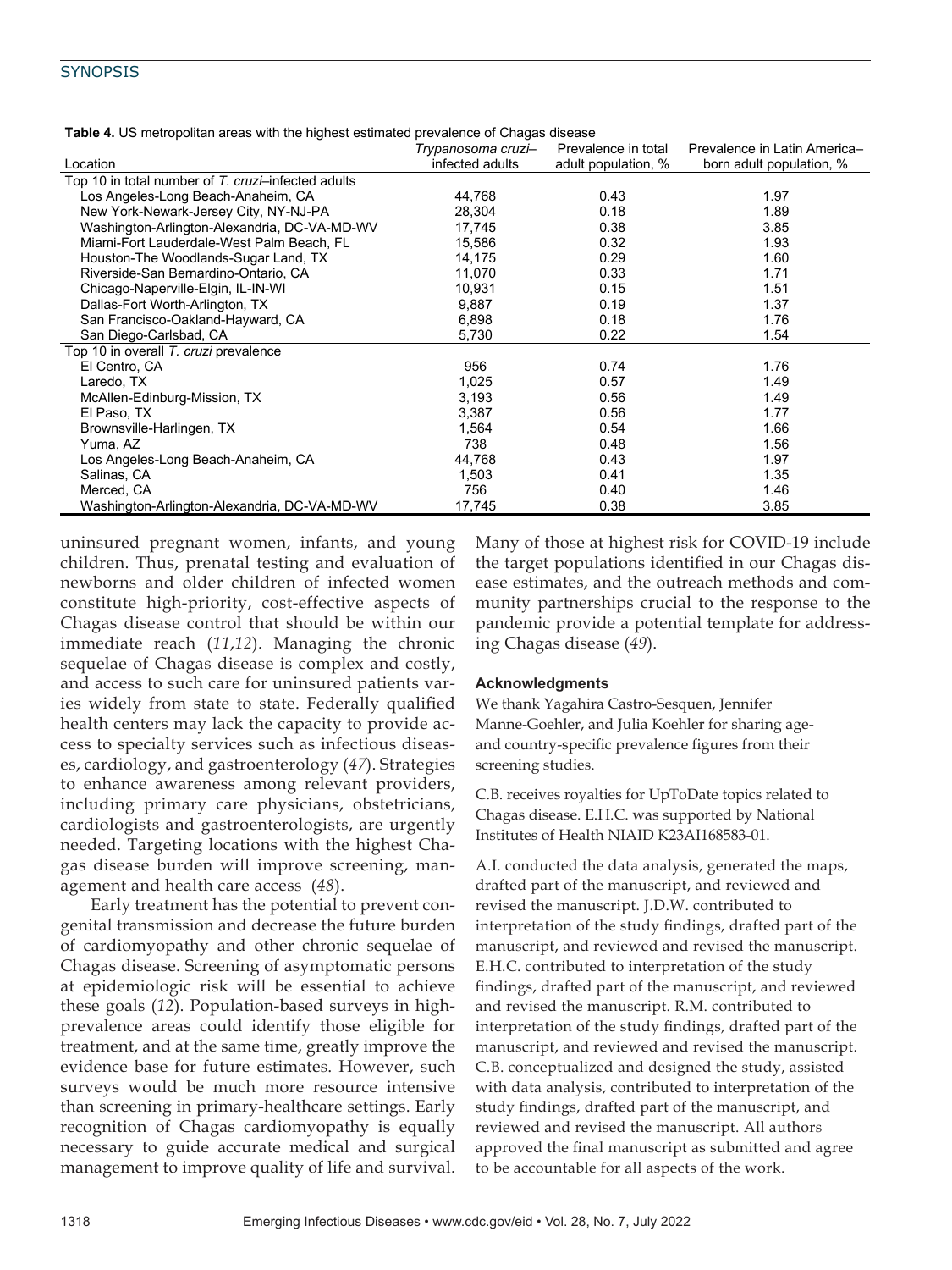#### **About the Author**

Dr. Irish, a veterinarian by training, is a PhD candidate in epidemiology and translational science at the University of California—San Francisco. Her primary research interests are infectious disease epidemiology, particularly of zoonoses, as well as spatial and social epidemiology.

#### **References**

- 1. Bern C, Messenger LA, Whitman JD, Maguire JH. Chagas disease in the United States: a public health approach. Clin Microbiol Rev. 2019;33:e00023-19. https://doi.org/10.1128/ CMR.00023-19
- 2. de Andrade AL, Zicker F, de Oliveira RM, Almeida Silva S, Luquetti A, Travassos LR, et al. Randomised trial of efficacy of benznidazole in treatment of early *Trypanosoma cruzi* infection. Lancet. 1996;348:1407–13. https://doi.org/10.1016/ S0140-6736(96)04128-1
- 3. Sosa Estani S, Segura EL, Ruiz AM, Velazquez E, Porcel BM, Yampotis C. Efficacy of chemotherapy with benznidazole in children in the indeterminate phase of Chagas' disease. Am J Trop Med Hyg. 1998;59:526–9. https://doi.org/10.4269/ ajtmh.1998.59.526
- 4. Fabbro DL, Danesi E, Olivera V, Codebó MO, Denner S, Heredia C, et al. Trypanocide treatment of women infected with *Trypanosoma cruzi* and its effect on preventing congenital Chagas. PLoS Negl Trop Dis. 2014;8:e3312. https://doi.org/10.1371/journal.pntd.0003312
- 5. Morillo CA, Marin-Neto JA, Avezum A, Sosa-Estani S, Rassi A Jr, Rosas F, et al.; BENEFIT Investigators. Randomized trial of benznidazole for chronic Chagas' cardiomyopathy. N Engl J Med. 2015;373:1295–306. https://doi.org/10.1056/NEJMoa1507574
- Alonso-Vega C, Billot C, Torrico F. Achievements and challenges upon the implementation of a program for national control of congenital Chagas in Bolivia: results 2004–2009. PLoS Negl Trop Dis. 2013;7:e2304. https://doi.org/10.1371/journal.pntd.0002304
- 7. Yun O, Lima MA, Ellman T, Chambi W, Castillo S, Flevaud L, et al. Feasibility, drug safety, and effectiveness of etiological treatment programs for Chagas disease in Honduras, Guatemala, and Bolivia: 10-year experience of Médecins Sans Frontières. PLoS Negl Trop Dis. 2009;3:e488. https://doi.org/10.1371/journal.pntd.0000488
- 8. Lynn MK, Bossak BH, Sandifer PA, Watson A, Nolan MS. Contemporary autochthonous human Chagas disease in the USA. Acta Trop. 2020;205:105361. https://doi.org/10.1016/ j.actatropica.2020.105361
- 9. Manne-Goehler J, Umeh CA, Montgomery SP, Wirtz VJ. Estimating the burden of Chagas disease in the United States. PLoS Negl Trop Dis. 2016;10:e0005033. https://doi.org/10.1371/journal.pntd.0005033
- 10. Montgomery SP, Starr MC, Cantey PT, Edwards MS, Meymandi SK. Neglected parasitic infections in the United States: Chagas disease. Am J Trop Med Hyg. 2014;90:814–8. https://doi.org/10.4269/ajtmh.13-0726
- 11. Stillwaggon E, Perez-Zetune V, Bialek SR, Montgomery SP. Congenital Chagas disease in the United States: cost savings through maternal screening. Am J Trop Med Hyg. 2018;98:1733–42. https://doi.org/10.4269/ajtmh.17-0818
- 12. Forsyth CJ, Manne-Goehler J, Bern C, Whitman J, Hochberg NS, Edwards M, et al. Recommendations for screening and diagnosis of Chagas disease in the United States. J Infect Dis. 2021 Oct 8 [Epub ahead of print]. https://doi.org/10.1093/infdis/jiab513
- 13. Castro-Sesquen YE, Saldaña A, Patino Nava D, Bayangos T, Paulette Evans D, DeToy K, et al. Use of a latent class analysis in the diagnosis of chronic Chagas disease in the Washington Metropolitan area. Clin Infect Dis. 2020 Aug 7 [Epub ahead of print]
- 14. Manne-Goehler J, Davis J, Perez JH, Collins K, Harakawa H, Hochberg N, et al. The results of a primary care-based screening program for *Trypanosoma cruzi* in East Boston, Massachusetts. IDWeek: Infectious Diseases Society of America; San Francisco, CA, USA: 2018 October 3–7.
- 15. Meymandi SK, Forsyth CJ, Soverow J, Hernandez S, Sanchez D, Montgomery SP, et al. Prevalence of Chagas disease in the Latin American-born population of Los Angeles. Clin Infect Dis. 2017;64:1182–8. https://doi.org/ 10.1093/cid/cix064
- 16. United States Census Bureau. About the American Community Survey (ACS). 2021 Jan 4 [cited 2021 Aug 5]. https://www.census.gov/programs-surveys/acs/about.html
- 17. Cucunubá ZM, Nouvellet P, Conteh L, Vera MJ, Angulo VM, Dib JC, et al. Modelling historical changes in the force-ofinfection of Chagas disease to inform control and elimination programmes: application in Colombia. BMJ Glob Health. 2017;2:e000345. https://doi.org/10.1136/bmjgh-2017-000345
- 18. World Health Organization. Chagas disease in Latin America: an epidemiological update based on 2010 estimates. Wkly Epidemiol Rec. 2015;90:33–43.
- Meymandi SK, Hernandez S, Forsyth CJ. A communitybased screening program for Chagas disease in the USA. Trends Parasitol. 2017;33:828–31. https://doi.org/10.1016/ j.pt.2017.07.003
- 20. Edwards MS, Rench MA, Todd CW, Czaicki N, Steurer FJ, Bern C, et al. Perinatal screening for Chagas disease in southern Texas. J Pediatric Infect Dis Soc. 2015;4:67–70. https:// doi.org/10.1093/jpids/pit056
- 21. Cedillos R, Francia H, Soundy C, Ascencio G, Valcarcel N. Epidemiological study of *Trypanosoma cruzi* infection in El Salvador, Central America [in Spanish]. Minerva Revista en Línea CIC-UES. 2011;2:35–46.
- 22. González-Guzmán S, Pichardo-Ávila S, Mimbrera-Rodríguez E, Crescencio-Trujillo JA, Gasca-Leyva ML, Martínez-Hernández F, et al. Seroprevalence of human *Trypanosoma cruzi* infection in the north of Estado de Mexico. Rev Soc Bras Med Trop. 2017;50:839–42. https://doi.org/10.1590/ 0037-8682-0512-2016
- 23. Paz-Bailey G, Monroy C, Rodas A, Rosales R, Tabaru R, Davies C, et al. Incidence of *Trypanosoma cruzi* infection in two Guatemalan communities. Trans R Soc Trop Med Hyg. 2002;96:48–52. https://doi.org/10.1016/S0035-9203(02)90236-1
- 24. Fernandez AB, Nunes MC, Clark EH, Samuels A, Menacho S, Gomez J, et al. Electrocardiographic and echocardiographic abnormalities in Chagas disease: findings in residents of rural Bolivian communities hyperendemic for Chagas disease. Glob Heart. 2015;10:159–66. https://doi.org/ 10.1016/j.gheart.2015.07.004
- 25. Maguire JH, Mott KE, Lehman JS, Hoff R, Muniz TM, Guimarães AC, et al. Relationship of electrocardiographic abnormalities and seropositivity to *Trypanosoma cruzi* within a rural community in northeast Brazil. Am Heart J. 1983;105:287– 94. https://doi.org/10.1016/0002-8703(83)90529-X
- 26. Williams-Blangero S, Magalhaes T, Rainwater E, Blangero J, Corrêa-Oliveira R, VandeBerg JL. Electrocardiographic characteristics in a population with high rates of seropositivity for *Trypanosoma cruzi* infection. Am J Trop Med Hyg. 2007;77:495–9. https://doi.org/10.4269/ajtmh.2007.77.495
- 27. Martin JA, Hamilton BE, Osterman MJK, Driscoll AK, Drake P. Births: final data for 2017. Natl Vital Stat Rep. 2018;67:1–50.